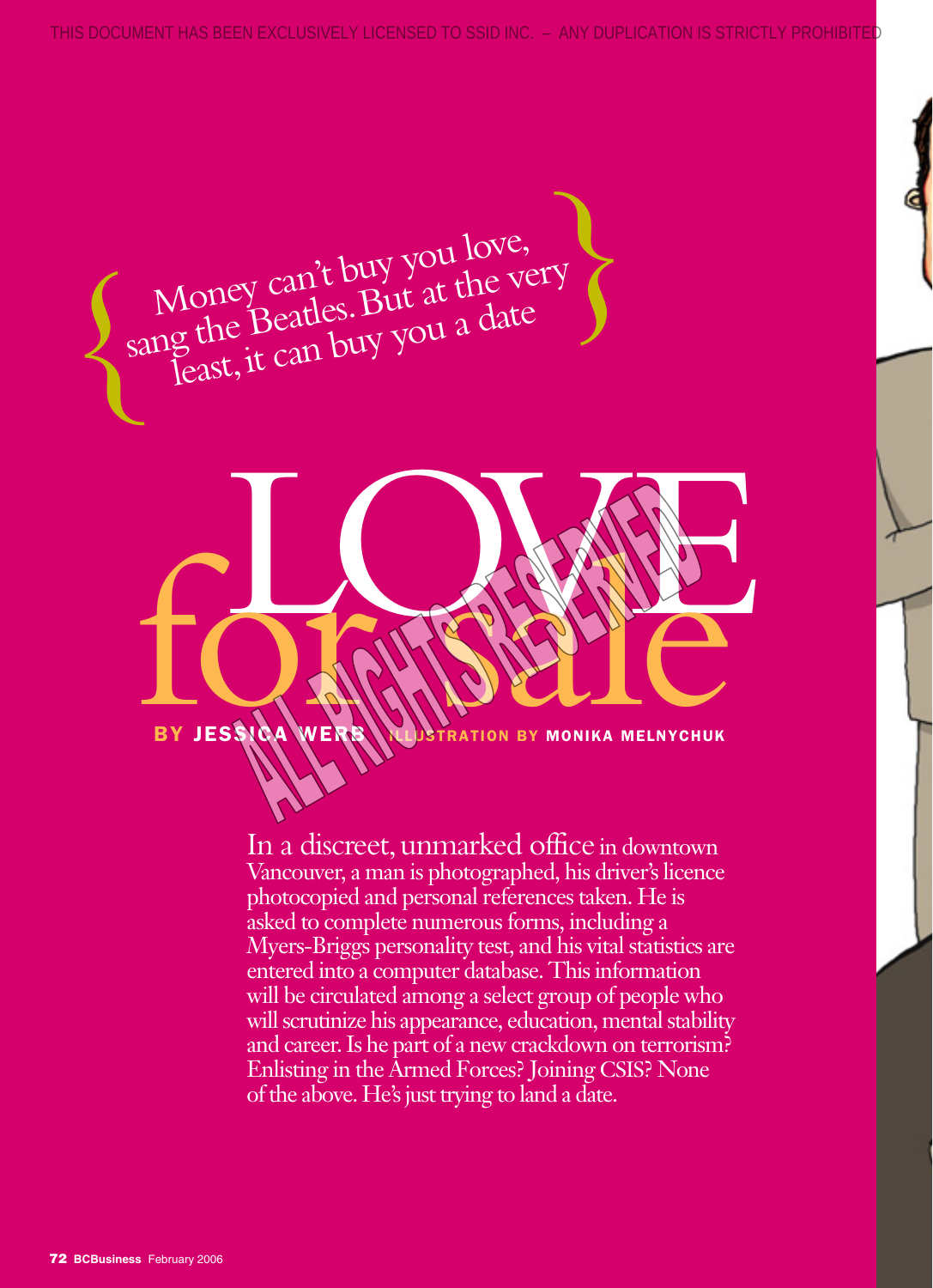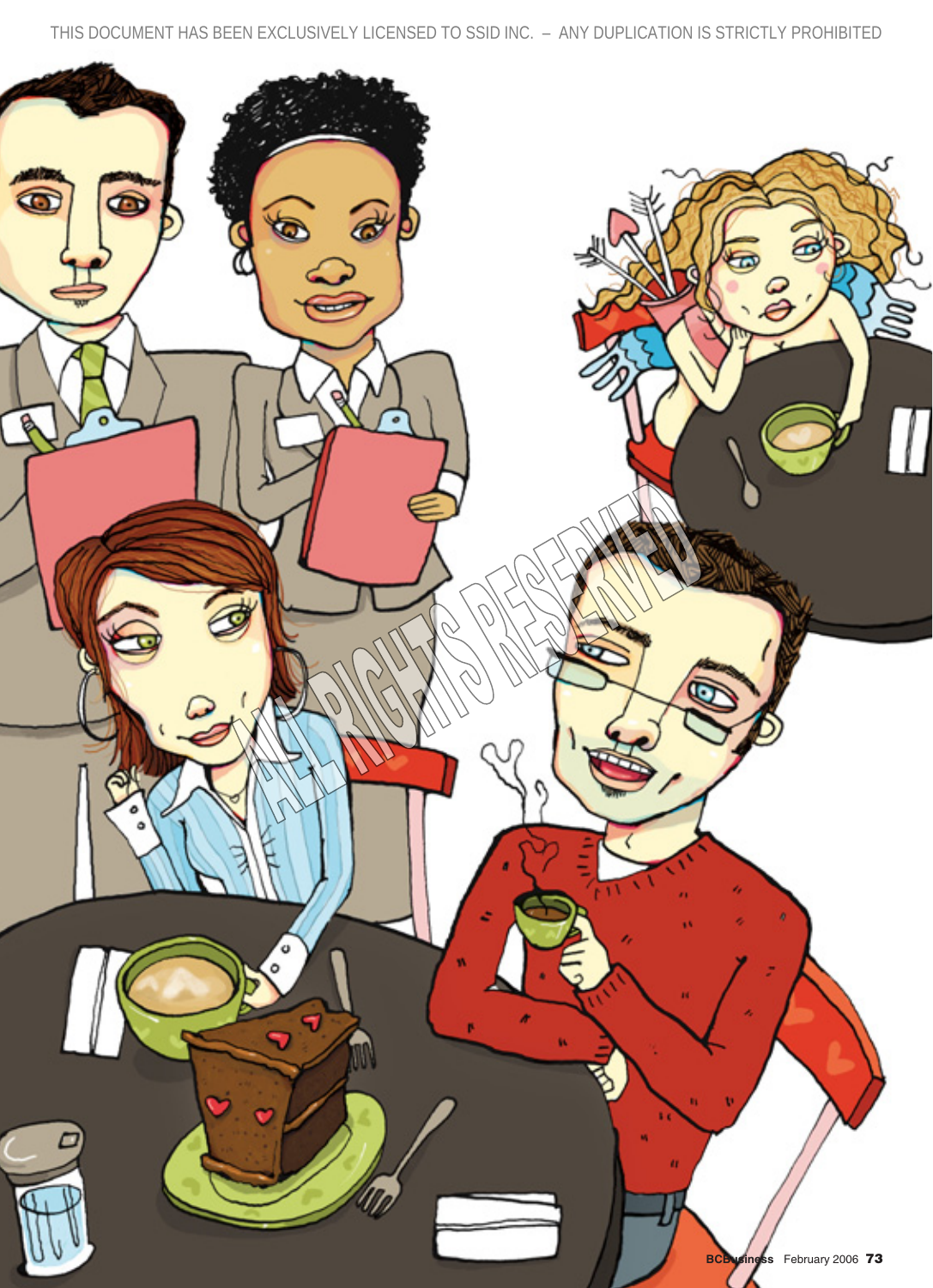This lonely heart has signed himself up with Executive Search Dating, one of the many new dating services that have opened doors in B.C. in the past few years. Once his personal details are registered, his profile will be sent out to potential mates who have likewise undergone the same rigorous screening process. If a woman likes what she sees, they'll agree to a meeting. And if all goes according to plan, what began rather unromantically will end in love, marriage and possibly even a baby carriage.

The matchmaking industry in B.C. is on fire. Thanks to operators of social clubs, date-headhunters and boutique introduction services, singles are being recognized as a market with enormous potential for revenue. The Yellow Pages now lists 30 entries under Introduction Services, about a quarter of which appeared in the last five years or less. At last count in 2004, B.C. was home to 1,019,507 never-married adults. Five years ago there were only 920,918, which represents a 10-per-cent jump in four years (the total population growth in B.C. over the same time period was four per cent). Not only are there more singles, there are also fewer opportunities for them to meet one another. According to the *2005 Small Business Profile*, an annual joint publication by BC Stats, the Ministry of Small Business and Revenue, Small Business BC and Western Economic Diversification Canada, 40 per cent of small businesses in the province consist of self-employed individuals. With small businesses making up 57 per cent of the private workforce, that means close to a quarter of all private-sector jobs are held by the self-employed. It's not a scenario that favours singles, given the lack of jobs in generously populated offices where workers rub shoulders all day long in the coffee room, elevator or hallway.

Consider those numbers along with the results of the *National Work-Life Conflict Study* released in 2001 by the Public Health Agency of Canada. That report found that while one in 10 respondents in 1991 worked 50 or more hours per week, one in four does so now. What you end up with is a large singles population working long hours in solitary conditions with less time to socialize than ever. So it makes sense that some folk, when confronted with the bleak reality of their non-existent dating lives, decide it might be time to hire help.

sther (not her real name), a 50-<br>year-old crisis communication<br>management professional, has b<br>divorced for more than 20 ye<br>**74 BCBusiness** February 2006 year-old crisis communications management professional, has been divorced for more than 20 years.

After a series of disastrous dates (she once listened to a lawyer expound on the virtues of brushing your tongue – for an hour) she decided to enlist with ESD last June. Three months later she was matched with 56-year-old executive coach Jack (not his real name, either) and they agreed to a date. The two are now in a committed relationship, with all signs pointing to a solid future together.

"I'm a solo entrepreneur, so I have a really small workplace," she explains. "Even though you get out and meet people and you have clients, that doesn't guarantee that you're going to meet anybody who's suitable and available. So I thought, if I haven't been successful, why don't I give this to somebody else?" Plus, she says, it was an efficient process. "I feel like it took a lot of the stress and strain out of it. At least you know that they're introducing you to someone who meets some basic criteria. You don't have to get 20 minutes into it to realize, 'Oh, you're unemployed? Oh, great. Waiter, cheque please!'"

The one hitch, Esther admits, is confessing to people about how she met her new beau. Her reluctance proved warranted recently when Jack inadvertently spilled the beans at a dinner party with old friends. "It was painful," she recalls, cringing. "They spent the entire evening ragging on me about it." Her friends may now be in on her secret, but Esther has yet to reveal to her mother how she met the man in her life, for fear that her relationship may not be taken seriously. "[Eighteen years ago] a cousin of mine ran an ad in the *Vancouver Sun*. She actually married a guy out of this little adventure and it's been very successful," she explains. "But my mother still sniffs and says, 'Well, you know, she got him out of the *newspaper*.'"

and say<br>Rice cla<br>men an aking credit for Esther and Jack's relationship is 39-year-old Paddi Rice, a graduate of the International Institute for Management Development MBA program in Lausanne, Switzerland. ESD was launched in September 2004, and Rice claims it now has 300-plus members, evenly distributed between men and women. Dressed in a carefully tailored grey suit, pink shirt and blue tie, the six-foot-plus Rice looks more like a senior management professional than a modern-day yenta. And, in fact, his former career in general management, operations and sales and marketing does seem a step removed from the traditionally female-run world of matchmakers. But listening to him describe how he came into his line of work, it's clear that while he insists he hasn't forgotten about romance, his approach to matchmaking is all business.

"For a lot of parts of our lives, we're taking actions to try to improve [our] efficiency," he points out. "What are [personal trainers] other than people who come into your personal time and try to make you more efficient and get to the gym and get results? It seemed to me [that there was] one glaring omission from this, and it was our dating life." Rice speaks from experience. He returned to his native Vancouver in 2002 after 14 years studying and working abroad in Europe and Asia. A long-term relationship had just ended and he was eager to settle down and raise a family, but he quickly found the dating situation in the city to be abysmal. He tried bars, online dating, telephone chat lines and even signed up with a conventional matchmaking service. "I was not doing this as market research," he insists. "I did it because, dammit, I was 36, I had a great job [in sales and marketing at Boulevard Media] and a fulfilling life, but at the end of the day, it seemed to me that spending two hours online at the end of my week or going to the Yaletown Brewery pub didn't seem to me to be a smart way to meet the girl of my dreams." The crowded, noisy atmosphere of a pub just wasn't conducive to meaningful conversations, while the world of online dating was rife with disappointments. "Someone shows you a picture of them looking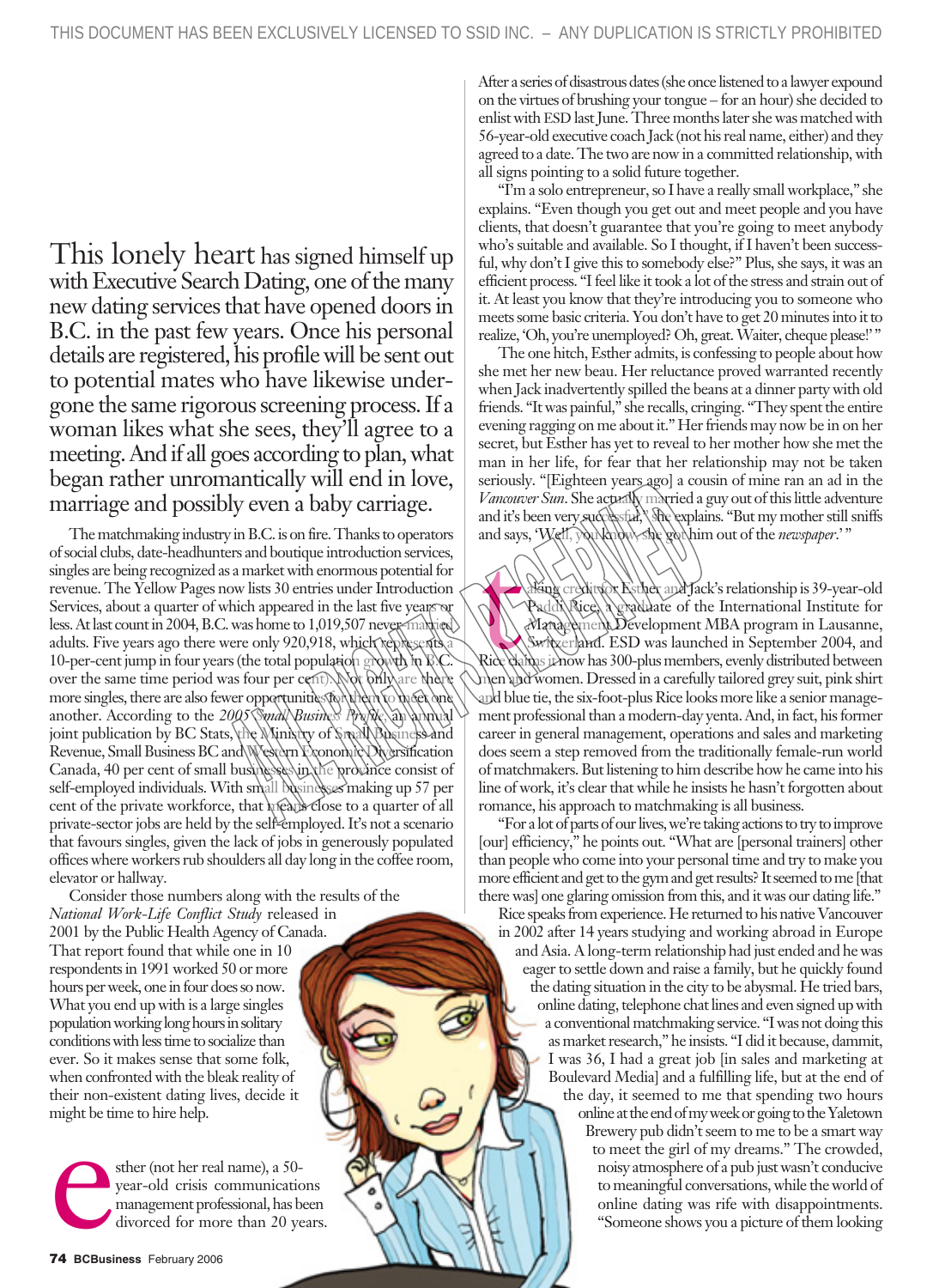like this, and they probably look the opposite. There's no screening in online dating. Everyone subtracts five years and adds two inches of height."

Rice was also dissatisfied with the agency's attempts to pair him up. "I found that they were matching me just with their database. I'd gone from having all of Vancouver to effectively being put in a really small group." He envisioned a service that not only matched clients against a database of self-selected members, but also actively recruited new members to fit the existing clientele. If the membership base included a preponderance of physicians, then recruiters would be sent to scope out health or science-related events to find suitable dates. If there were a number of classical-music lovers on the books, recruiters would hit opening night at the opera.

And so ESD was born. Modeled on executive recruiting firms, Rice's company not only has a database of members who pay anywhere from \$1,500 to \$10,000 for its services, it also employs six 'matching agents' – four women and two men hired specifically to seek out attractive, matchable singles to send on dates with existing ESD clients. Rice pays his agents an hourly wage plus them a commission

expenses for their activities, and gives<br>them a commission<br>The matchmaking industry in B.C. is on fire. Thanks to<br>The matchmaking industry in B.C. is on fire. Thanks to market with enormous potential for revenue a commission<br>The matchmaking industry in B.C. is on the displaced as a<br>The matchmaking industry in B.C. is on the and boutique<br>operators of social clubs, date-headhunters are being recognized as a introduction services, singles are being recognized as a ESD clients. Rice pays his agents an hourly wage plus<br>
ESD clients. Rice pays his agents an hourly wage plus<br>
expenses for their activities, and gives<br>
them a commission<br>
them a commission<br>
them a commission<br>
them a commis

These recruits are put through the

same rigorous screening process as the rest of the ESD database, but they're offered one free date before being encouraged to join the service.

If the screening process seems a bit extreme, Rice insists it's his way of ensuring that his database is made up of honest, safe and mature people. Taking a copy of someone's driver's licence prevents them from lying about their age; snapping their picture in the office ensures they're represented exactly as they appear; the Myers-Briggs test gives an indication of their personality traits; and calling their references weeds out those who might be up to no good. "Just last week we had [a new client] tell us he was single," recalls Rice. "We called his reference and the reference said, 'No, he's in a relationship.'" Rice navigated the delicate situation by telling the client they'd put his file on hold for six months while he worked out his relationship status.

Rice's senior matching agent is 30-year-old Zach Browman, a disarmingly personable guy who, like his boss, sports a suit and tie to work. Browman's eclectic background may well account for his skills in initiating conversation with just about anyone; he trained as an actor at New York's American Musical and Dramatic Academy and spent four years in a Zen Buddhist monastery in the Catskill Mountains of New York before moving to Vancouver to work with the Vancouver Fringe Festival. Originally recruited by a matching agent himself, Zach turned up for his consultation whereupon Rice immediately offered him a job. (He never did get sent on a date.)

"I have no trouble approaching people," Browman says. He simply walks up to people and introduces himself before engaging them in conversation and asking if they're single. "I just headhunted someone from an airplane," he proudly declares. "I was sitting next to someone who asked me what I did for a living. I told her I was a matchmaker, and she told the woman sitting on the other

side of her, who called us the next day."

Rice sees his service as a compromise between conventional introduction services and high-end New York matchmakers like Janis Spindel, who charges fees starting at US\$20,000 to hunt down the perfect match for a client. ESD offers its members three different plans with a promise of at least two dates per month. The bronze plan costs \$1,500 and is good for six months or 12 dates. For those clients ready to bet the farm on finding The One, the \$10,000 gold plan is good until you walk down the aisle.

Jack, who spent \$3,000 on the silver plan, met Esther on his first date. Esther, meanwhile, opted for the bronze plan and didn't meet Jack until her fourth month. "I sort of think that I would have gotten my money's worth if I'd met a dozen women and then met Esther," jokes Jack. While the couple's investment paid off, Esther does admit to feeling, sometimes, that their story lacks a certain element of kismet. "A couple of times I've said, 'Oh, wasn't it just fate?' And

[Jack] will say, 'No, we both joined a dating agency.'"

Not all matchmakers project as business-like an approach as ESD. Jane Carstens is the managing partner of the Vancouver offices of Hearts, a boutique matchmaking service founded 25 years ago in Toronto by Ruth Claramunt. Carstens arrived in Vancouver three years ago to run the

West Coast side of the business, and likes to differentiate herself from the market by stressing what she says is an intimate and personal approach to pairing people up. The only staff she has is her office assistant, there are no personality questionnaires, reference checks or even photographs shared among clients, and all her matching is done *sans* computer. There is a system, mind you, but she isn't about to reveal what it is.

An attractive, well-groomed blonde who looks much younger than her 48 years, she zips around her tiny Hornby Street office in a black suit and a clingy, sparkly top covered in abstract shapes and bright colours. And this, she insists, is her casual wear, as she's popped into the office on a Saturday. "It's a great thing to be able to spread all that happiness around," she says, without a hint of sarcasm. Surrounding her are red, heart-shaped tchotchkes of all kinds: pillows, sculptures, ornaments. The effect is twee, but stops short of tacky. A comfortable couch occupies one corner of the room, although most clients never get to sit on it as all consultations take place in their homes.

Carstens claims her client lists top 600 in the Lower Mainland and 300 in Victoria.

> In the last 12 months, she says, she has been responsible for eight weddings. That may not sound like much, given the size of her database, but she's quick to add that she has several clients 'on hold' – meaning they've called to tell her they're dating someone she found for them exclusively, and won't be needing her services for the time being.

Carstens charges anywhere from \$1,000 to \$20,000; for a basic unlimited membership, in which members are set up on monthly dates with one another, she takes a one-time payment of \$1,000 plus a \$15 monthly administrative fee. For clients who are more in a rush to get settled, she'll design a private search. This involves a carefully crafted, large-scale ad placed in any number of publications (the *Globe and Mail, Financial Post, Vancouver*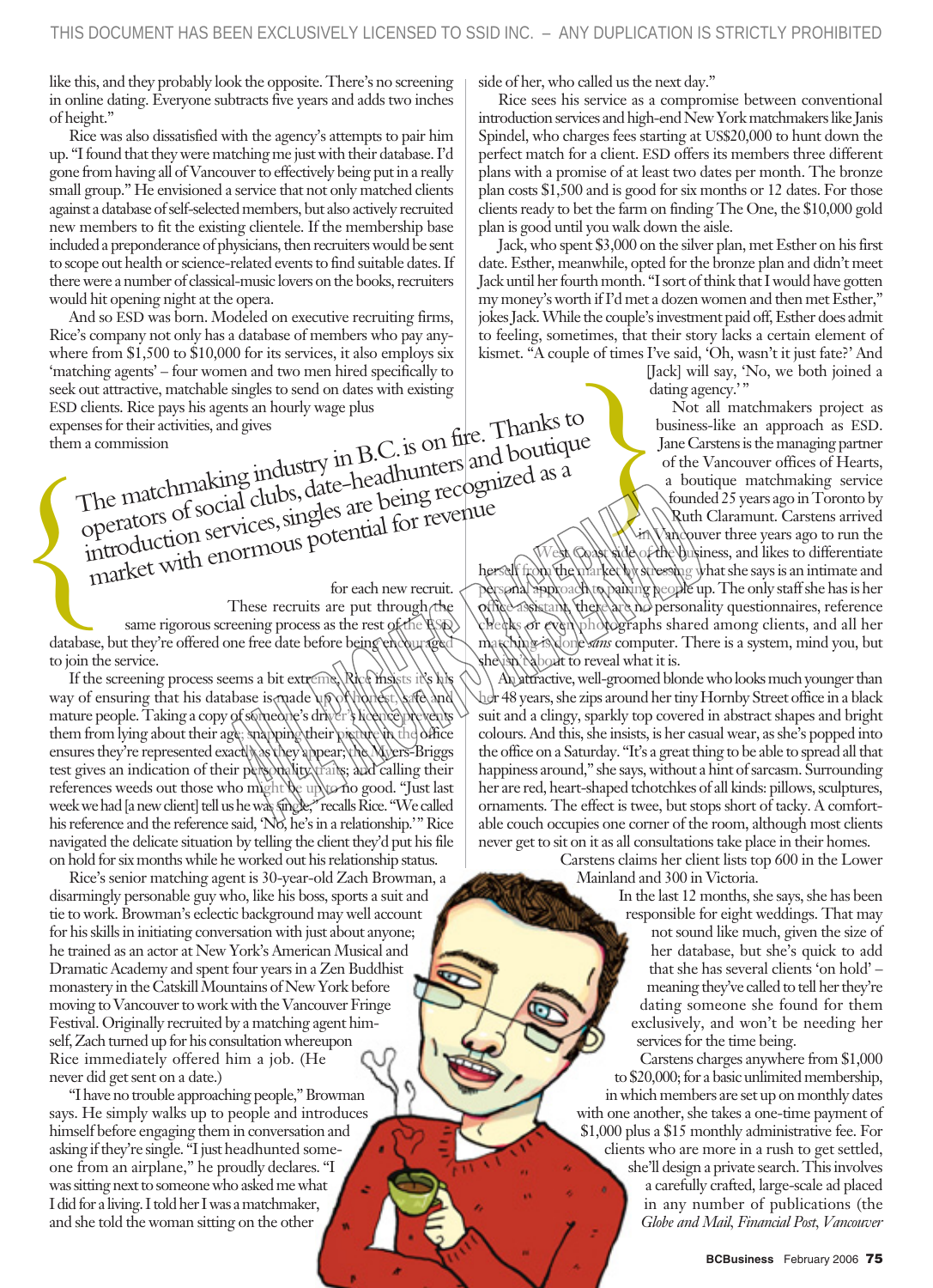magazine) that she and her client feel have the right target audience. Such a venture can cost \$5,000 to \$15,000 or higher, depending on the publication, size and number of ads.

One which appeared in the *Georgia Straight* in September read, in part: "Our company represents a tall, sincere, attractive, active, fit, successful established executive gentleman in his early 30s… He would like to meet an attractive, fit, active, intelligent, independent woman 25 to 32 years old." Carstens meets all the respondents to these ads and assembles a dossier highlighting her picks for her client, who then decides which ones to meet. In fact, this particular ad brought results: the executive is now in an exclusive relationship with a woman who responded to his plea for companionship.

Carstens, like Rice, says her service attracts busy, professional people, primarily in their mid-30s. "I have clients from all walks of life," she insists. "Lawyers, doctors, actresses, actors, politicians."

One 47-year-old stockbroker in Victoria explains that signing up with Hearts meant letting someone else do all the work of finding eligible, attractive women to

declares. "I'm 47 with three kids. Do I want to go to a bar and meet losers?" As for the cost of joining the agency, he says he found it completely affordable, especially compared with the cost of his previous relationship, which ended 16 months ago. "I was in a marriage that ended after 25 years," he explains. "Everything I do in my life, business-wise, is always very methodical and scientific. I got married based solely on emotions, and it's costing me a fortune now. I thought second time around I should probably employ the same things in meeting people that I do when hiring staff." His \$1,000 gamble paid off; the second woman he met through Hearts resulted in an instant connection. "I actually thought it was too cheap," he says. "Just \$1,000 plus \$15 a month. But then I did the math – [Carstens'] got 900 clients, and her overhead's a laptop."

While Carstens' and Rice's companies generate their revenue solely from members' fees, other singles-oriented ventures have taken a broader approach to the market. One successful enterprise is the Campoverde social club, co-founded in 2002 by 33-year-olds Rachel Greenfeld and Kimberley McFarland de Hernandez. A members-only club based in the heart of Vancouver's trendy Kitsilano neighbourhood, Campoverde's only rule is: you're not allowed to ignore anybody. The club's revenue streams include a sign-up charge of \$1,000 and a \$27 monthly fee that each of its 400 members are required to pay. Non-members can come twice as drop-ins for \$10. And the club also operates as a private bar and restaurant.

On one rainy weeknight, a gaggle of middle-aged men sat around the restaurant bar, effusively greeting every person who walked into the dusky interior of gilded gold, red velvet and soft candlelight. Greenfeld, a leggy, exuberant blonde who knows everybody by name, worked the room like a politician. The men lapped up her attention – one admitted he first came to the club because he was so flattered that she approached him and suggested he join – but she was just as charming with female members, easily finding subjects over which to bond with a bit of

girly chat. She encouraged everyone to welcome the club's newest member, who had come in to sign her joining papers. "Hi, Simone!" the group intoned in unison, quickly finding her an empty stool. The tables in the restaurant section surrounding the bar were mostly empty but ready to accommodate diners in groups ranging from two to 10; handy for the Friday night supper clubs, where a four-course \$30 *prix fixe* dinner is served, and singles are encouraged to attend.

Not content to rely solely on her membership for revenue, Greenfeld, a former producer for CNN, Fox and Televisa, has also instigated an associate program for local businesses and services. Organizations pay \$1,500 a year to be referred to Greenfeld's members (the VSO, Yaletown Yoga and Meridien Financial Services are three participants); to appear on the Campoverde website and weekly email list; and to provide members-only workshops. For an additional \$1,500, associates can secure exclusivity and block out competitors.

While Greenfeld explains that her club is

actresses, accession of the 47-year-old stockbroker<br>in Victoria explains that signing<br>up with Hearts meant letting<br>someone else do all the work of<br>finding eligible, attractive women to<br>date. "I'm busy and I don't want to w not restricted to singles, she Where is the romance? The chance meetings at the<br>so useless at dating that we neet furtations? Are we re<br>order to get hooked we need to spend money is grocery store? The dinner party fliredings at the<br>so useless at dating that we need to spend money is really So useless at dating that we need to spend money in and the spend with the spendix of  $S$  to  $\theta$  is the spendix of  $S$  to  $\theta$  useless at dating that we need to spend money in and the spendix of  $S$  to  $\theta$  and  $\theta$  is

notes that 80 per

cent of her membership is

unattached, with a male-to-female ratio of 52 to 48 per cent and an age range of 30 to 50. Single herself when the establishment first opened its doors, she now sports a nice piece of bling on her left hand and is preparing to tie the knot with one of her members. "We can't keep a single staff member," she laughs. "They all end up married, myself included." She says that 12 member marriages have taken place so far, not to mention the spawning of numerous long-term relationships.

Greenfeld may have found true love as a result of starting Campoverde (which she is considering franchising), but for Raj Taneja, a 30-year-old entrepreneur, the dating world is all business. "I put myself into a peculiar position," he says. "I don't date any of my members." Taneja is the president of Urban Mixer and Social Empire, two social groups catering to the unattached. Urban Mixer is free to join and is strictly for singles, while Social Empire is open to anyone but requires that members pass an initial interview and pay a joining fee of \$35. Each organization hosts numerous activities and events that encourage mingling; cash is collected at the door from attendees. Taneja says the Social Empire membership numbers 1,000, and the Urban Mixer mailing list gets sent to more than 3,500 names every week. Like Greenfeld, he sells advertising on his websites and emails,

and is busy forging relationships with restaurants and bars in town that host his events of 70 to 200 people at a time. He is now considering charging a fee to restaurants for the privilege of providing appies and bevvies to his Social Empire group.

> "We're recommending this restaurant to over 1,000 people," he insists, "and a lot of people take our restaurant recommendations very seriously." Social Empire members, he says, are in the 35-to-54 age range with an average yearly income of \$100,000. The Urban Mixer's demographics are slightly different, with an age range of 28 to 38 and an average yearly income of \$65,000. Taneja